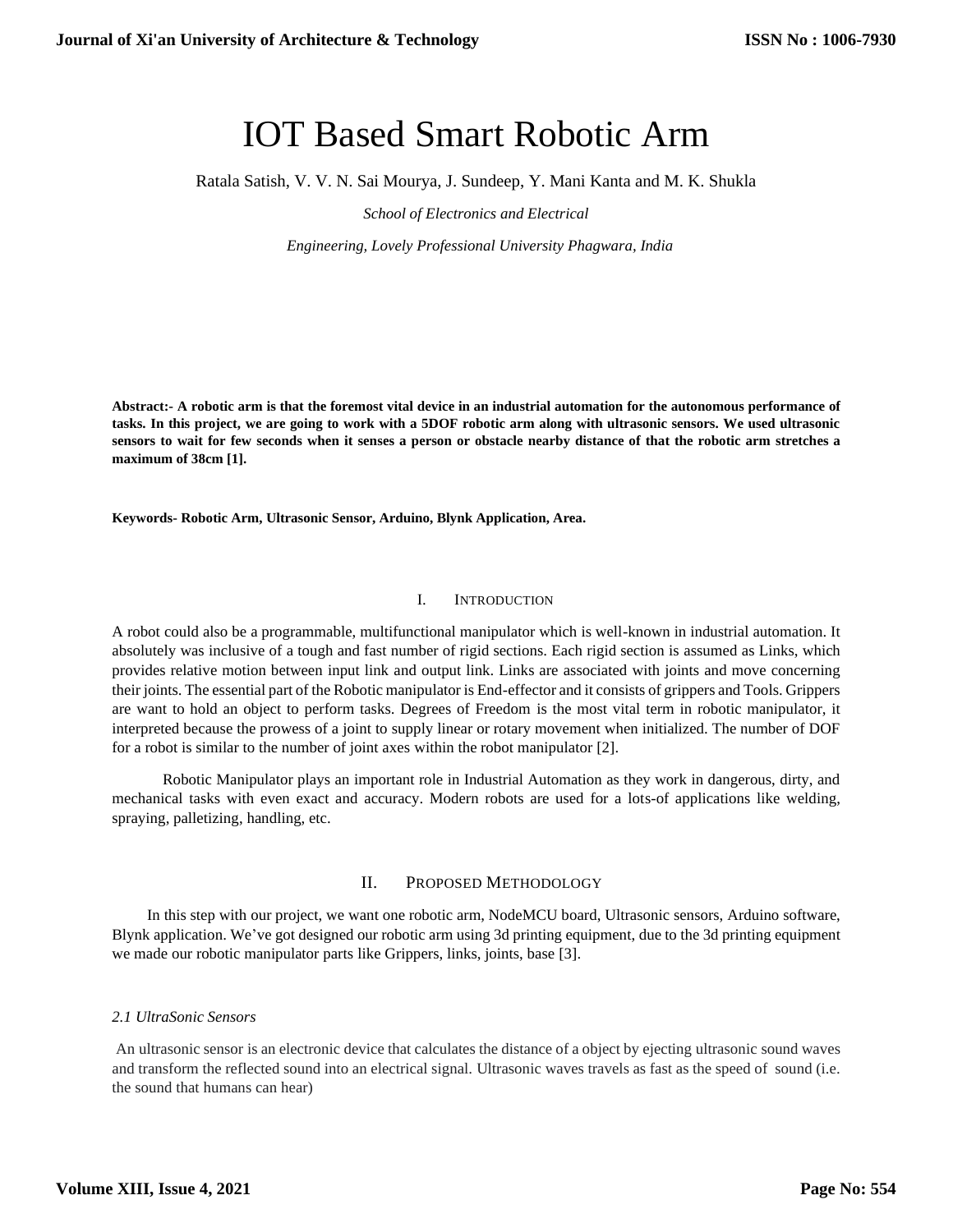

Figure 1: Working of Ultrasonic sensor

We have used the ultrasonic sensors to send the signal that there is an obstacle around the robotic arm, when it is doing its job. The Ultrasonic sensor has put on both sides to the of the robotic arm, so that it can wait or stop the work until the obstacle is not in the range of robotic arm maximum length of 38cm.



# **Esp8266 NodeMcu:**

Figure 2: Node MCU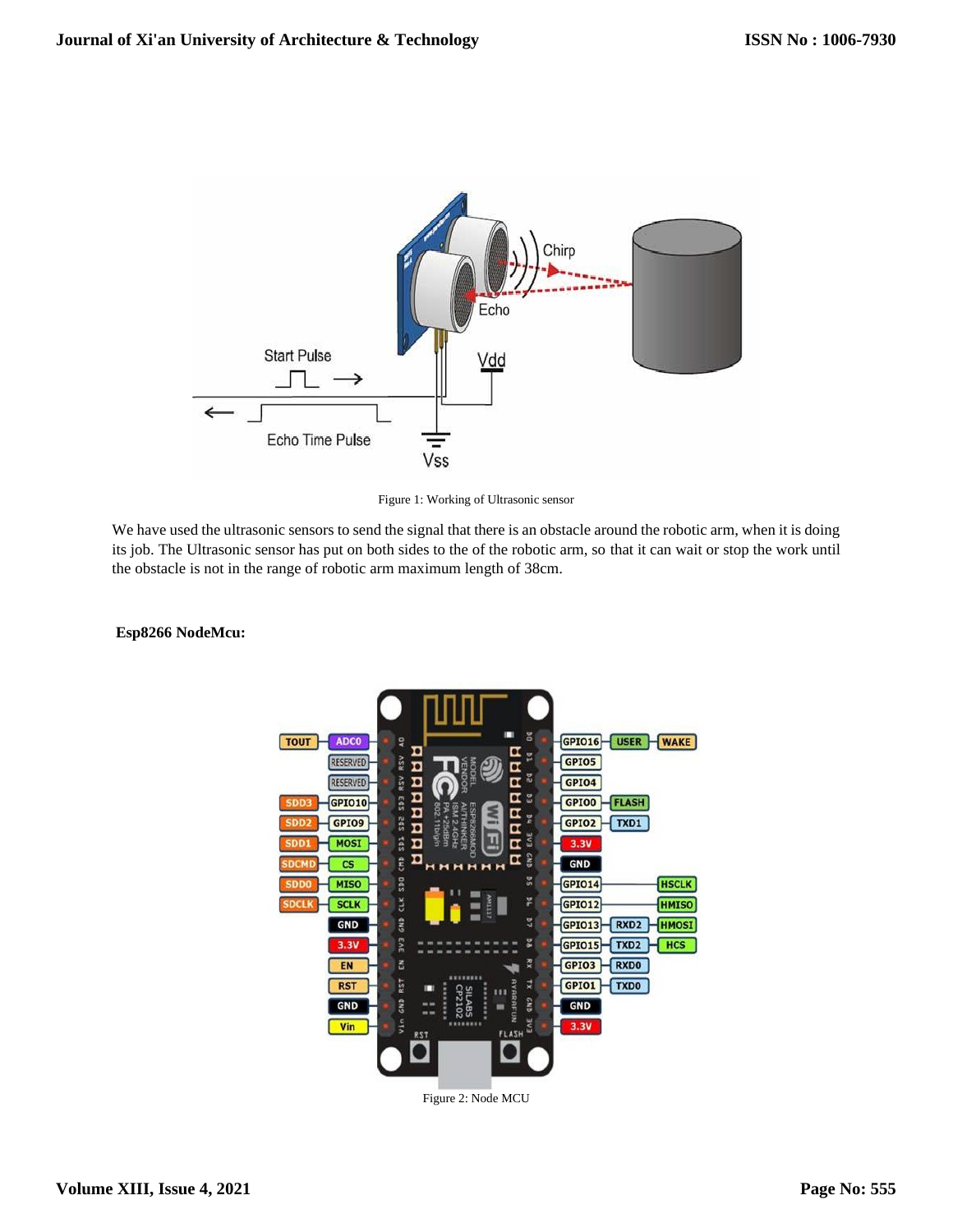NodeMCU ESP8266 development board made from the ESP 12e module consists of ESP8266 chip having Tensilica Xtensa 32bit LX106 RISC microprocessor. The microprocessor maintains RTOS and operates on 80MHz to 160MHz variable clock frequency. NodeMCU includes 128KB RAM and 4MB of nonvolatile storage to store data and programs. Its high transforming power with congenital wi-fi or Bluetooth and deep sleep operating features referee for IoT projects [4].

NodeMCU board can easily be programmed with Arduino IDE Since it's easy to use.

 We've used Arduino IDE software to regulate the robotic manipulator using NodeMCU. Arduino IDE is software where are often ready to write the program in c/c++.

Table 1: Components used

| NodeMcu-ESP8266          |  |
|--------------------------|--|
| 5V 2A DC supply          |  |
| MG996R sevo motors       |  |
| S690 Micro Servo         |  |
| <b>Ultrasonic Sensor</b> |  |

# **Circuit Diagram** :

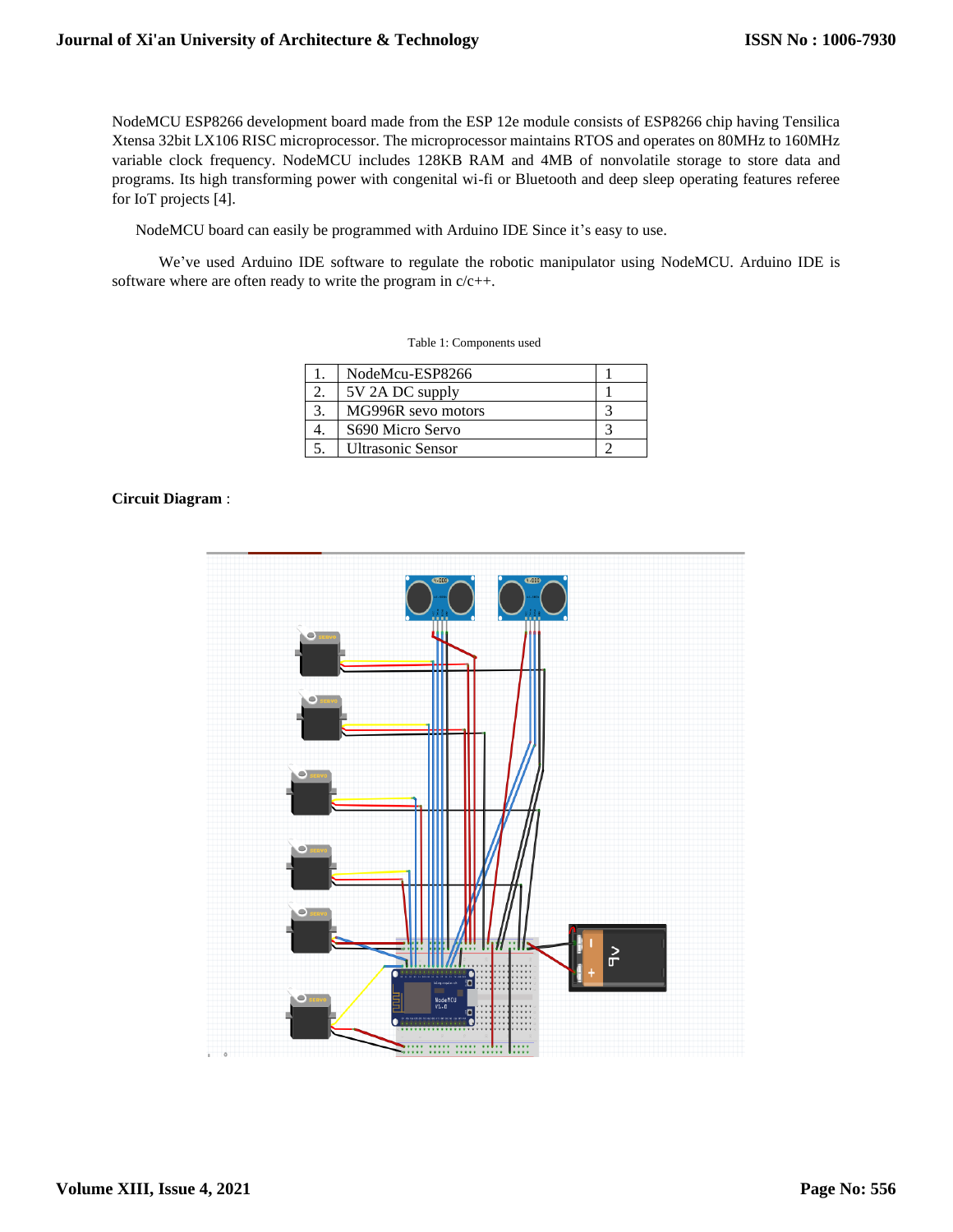| <b>NodeMCU</b> | <b>Servo Motors</b>                   | <b>Power Adapter</b> |
|----------------|---------------------------------------|----------------------|
| D <sub>0</sub> | Servo1-MG996R yellow (PWM pin)        |                      |
| D1             | Servo2-MG996R yellow (PWM pin)        |                      |
| D <sub>3</sub> | Servo3-MG996R yellow (PWM pin)        |                      |
| D <sub>4</sub> | Servo4-SG90 Micro yellow (PWM<br>pin) |                      |
| D <sub>5</sub> | Servo5-SG90 Micro yellow (PWM<br>pin) |                      |
| D <sub>6</sub> | Servo6-SG90 Micro yellow (PWM<br>pin) | $\overline{a}$       |

Ground Servo's 1,2,3,4,5,6 Black (GND pin) GND

 $Vcc$  Servo's 1,2,3,4,5,6 Red(+5V) +5v

| Table 2: Circuit Connections |  |
|------------------------------|--|
|------------------------------|--|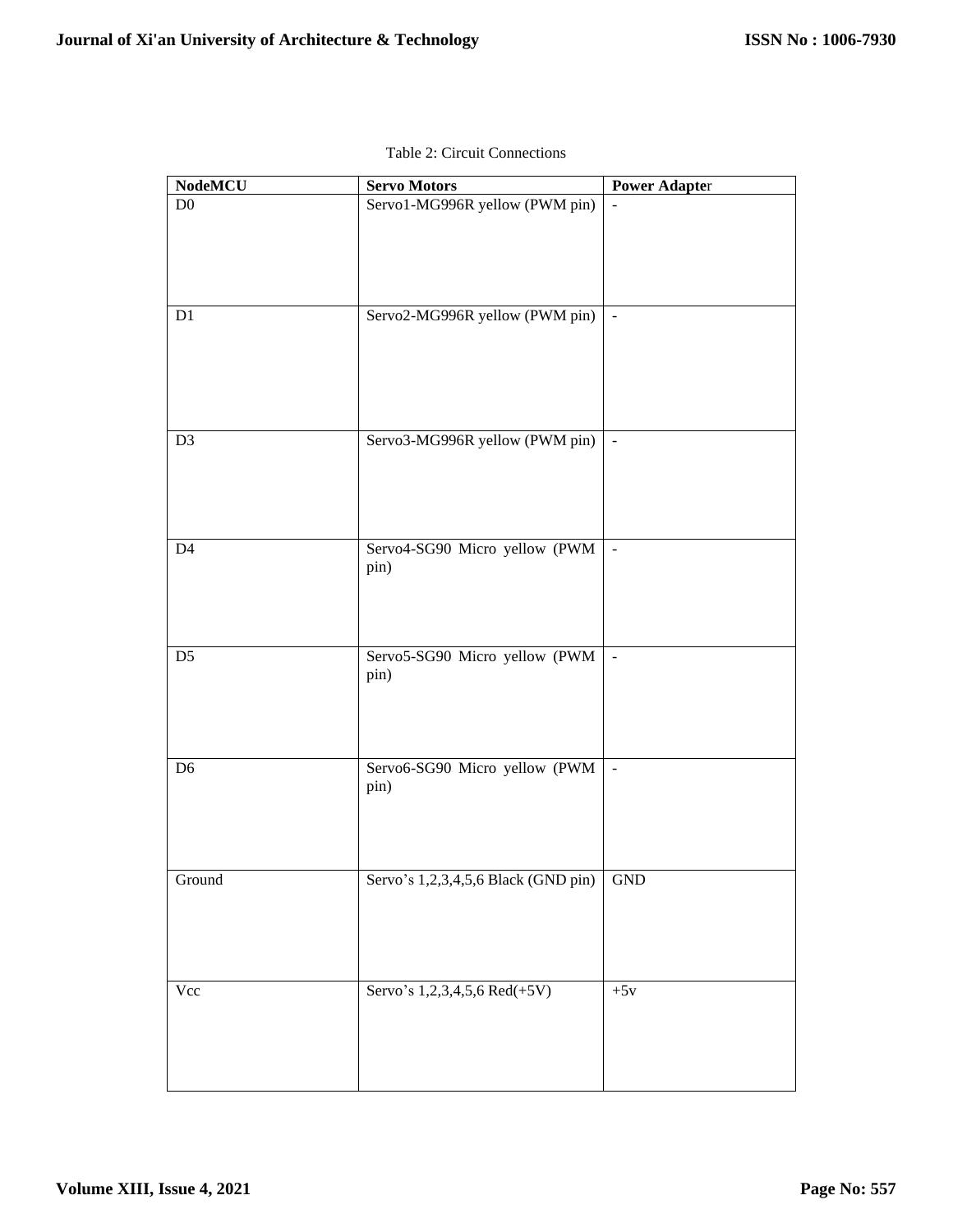

Figure 3: Functionality Of IOT based Smart Robotic Arm

The mechanism of this project is intelligible, we are supervising the robotic manipulator with four servo motors using an application together with the web connection called the Blynk application. since we connect NodeMcu to the net using that we are able to easily control our robotic arm movements. As we've got created different slides called Grippers, Left or Right, Up or down, Forward or Backward using these slides we are able to control comfortably our robotic actions using NodeMcu [5].

# **BLYNK application for robotic arm**:

 Blynk is an IOT platform, where we will rapidly build projects for commanding and keep track of the information making use of mobile phones like Android and IOS gadgets. There's another advantage of making the project dashboard and widgets like button, display, sliders, etc naming them as Grippers, Left and right turn, Up and downshift for governing microcontrollers, and other superficial. we are able to control the machine and may track the sensor data on the phone screen by making use of these widgets.